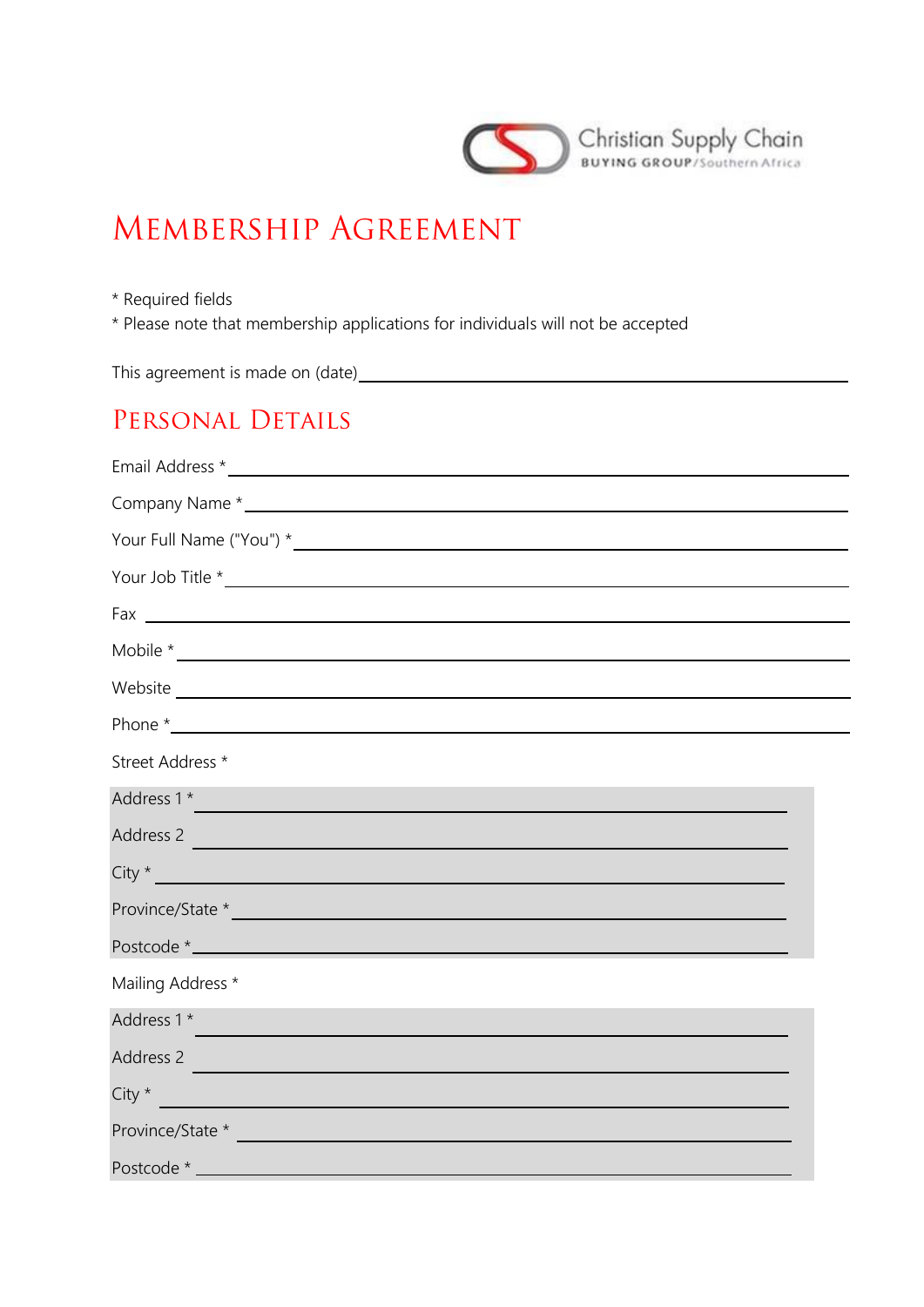## COMPANY DETAILS

| Industry Type *   |                                  |                                                             |                                                                                               |
|-------------------|----------------------------------|-------------------------------------------------------------|-----------------------------------------------------------------------------------------------|
|                   | Annual Spend * (please circle)   |                                                             |                                                                                               |
|                   | $0 - R50,000$ R50,000 - R250,000 | R250,000 - R500,000 R500,000 and over                       |                                                                                               |
|                   |                                  | please specify which group or organisation has referred you | Are you a member of a group or organisation that has referred you to CSC Buying Group? If so, |
| Number of Staff * |                                  |                                                             |                                                                                               |
| Number of Sites * |                                  |                                                             |                                                                                               |
|                   |                                  |                                                             |                                                                                               |

### **INTRODUCTION**

The purpose of CSC is to facilitate quality products and services at the best possible prices for the benefits of its members.

Membership of CSC is free. There is no minimum spend required for membership.

CSC has negotiated discounts with suppliers and distributors that will also generate rebates. CSC will administer these rebates under the terms of its Trust Deed.

### BY SIGNING THIS AGREEMENT YOU AGREE TO:

Pay accounts as required by CSC suppliers and maintain a satisfactory credit rating. All members must pay invoices from CSC suppliers in a timely fashion. Failure to do so could result in membership being terminated. As a member of CSC Buying Group you will have access to members only pricing. This information is confidential and is not to be given to anyone outside the group under any circumstances without written permission from CSC Buying Group.

As a member of CSC Buying Group, you agree that preferred suppliers to the Group can send you advertising information and special deals from time to time. CSC Buying Group head office will manage this process to ensure the volume of advertising does not create a nuisance issue for its members.

### **AGREEMENT**

**SERVICE** 

CSC will work with you to source and select the most suitable products that meet quality requirements and are the best value for money.

Service Review - CSC will meet with suppliers and distributors regularly to discuss the overall supply process with the view of continuous improvements.